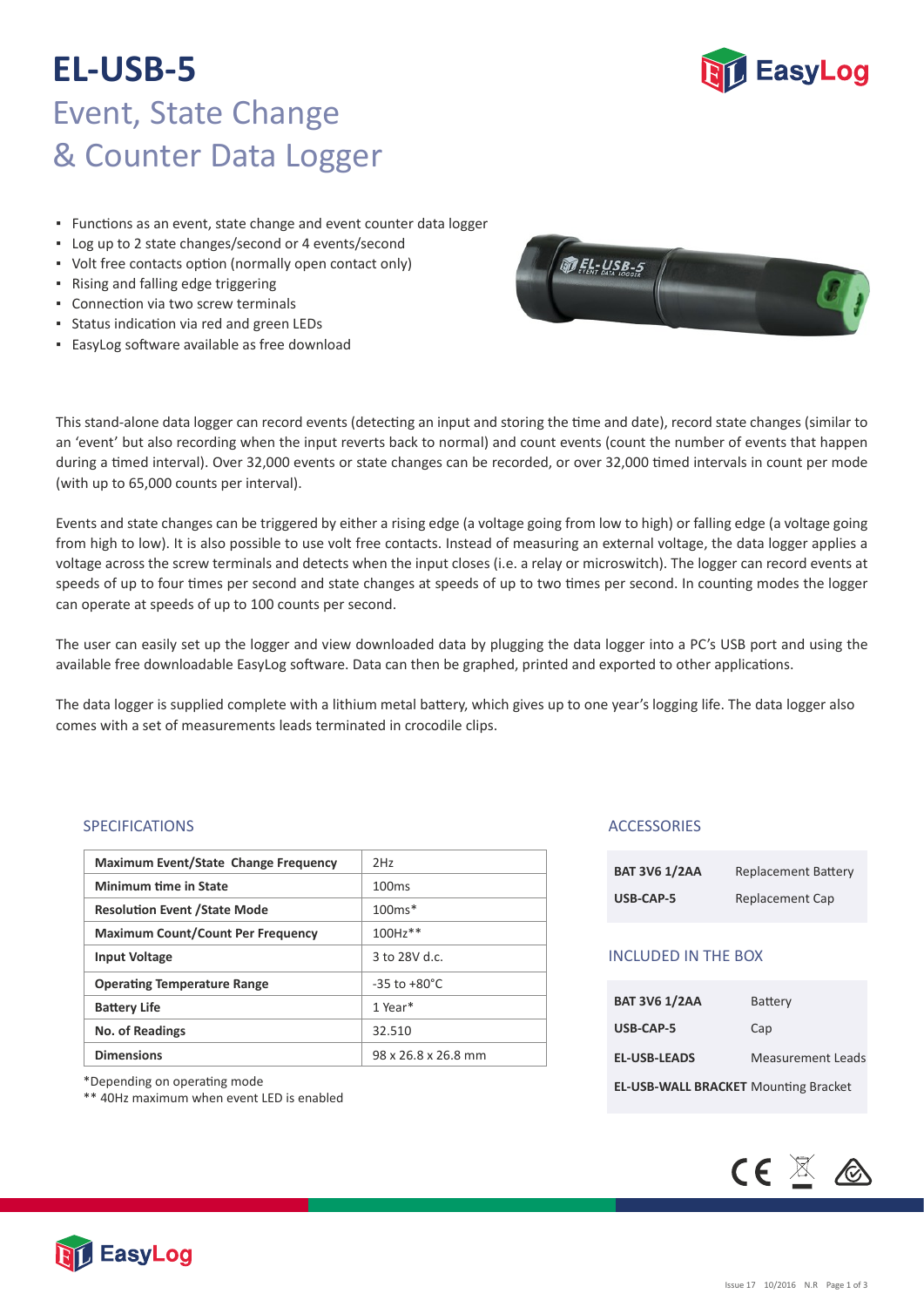# **EL-USB-5** Event, State Change & Counter Data Logger



## EL‐WIN‐USB

EasyLog control software is available as a free download from www.contika.dk. Easy to install and use, the control software is compatible with 32-bit and 64-bit versions of Windows 7, 8 and 10 The software is used to set up the logger, download, graph and annotate data or export in Excel, PDF and jpeg formats.

The software allows the following parameters to be configured:

- Logger name
- Logging mode (event/state/count/count per interval)
- Immediate and delayed logging start



**Download the latest version of the so�ware free of charge from www.contika.dk**

### LED STATUS INDICATION

| <b>Green single flash</b> (Every 10 Seconds)<br>The data logger is currently logging.                                                                      |  |
|------------------------------------------------------------------------------------------------------------------------------------------------------------|--|
| Green single flash (Every 20 Seconds)<br>The data logger is currently logging battery is low and should be replaced before logging important data.         |  |
| <b>Green single flash</b> (Every 30 Seconds)<br>The data logger is not currently logging, but is primed to start at a later date and time (Delayed start). |  |
| Green double flash (Every 20 Seconds)<br>The data logger is full and has stopped logging.                                                                  |  |
| Red single flash<br>Event/State change/Count recorded.                                                                                                     |  |

## VOLTAGE INPUT RANGE

The logger features a selectable voltage input range, which allows the logger to operate with a wide variety of system. Each input range has a different high and low 'trigger voltage' (i.e the voltage at which the logger considers a signal to be high or low).

| Voltage range | Low trigger voltage | High trigger voltage |
|---------------|---------------------|----------------------|
| $0 - 3V$      | 0.8V                | 2V                   |
| $0 - 5V$      | 1.3V                | 3.4V                 |
| $0 - 12V$     | 3.2V                | 8V                   |
| $0 - 24V$     | 6.4V                | <b>16V</b>           |